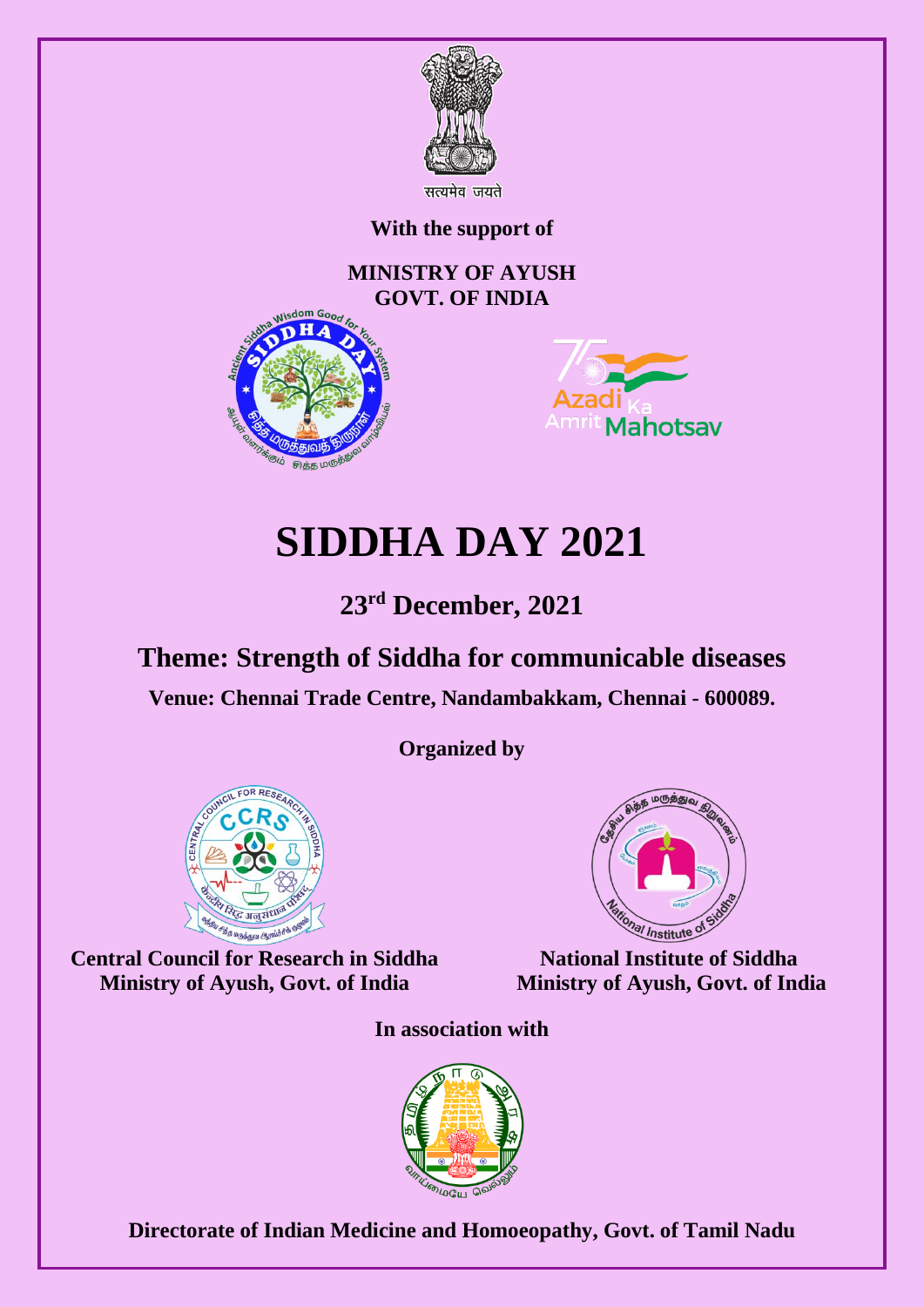# **Siddha System of Medicine**

Siddha system of medicine is one of the oldest codified traditions of healthcare in the Indian subcontinent with novel therapeutic interventions and treatment modalities. It enjoys state patronage as part of the officially recognized Ayush systems and caters to considerable proportion of population through public and private health care facilities. Siddha system has a growing institutional network for education and training, health services, research and manufacturing of drugs. Establishment of National Institute and Research Council for Siddha has galvanized the development process by imbibing quality benchmarks in postgraduate education and research, standardization and validation of drugs, improved outreach in the public health system and multifarious professional capacity of the Siddha practitioners.

The uniqueness of the Siddha medicine lies in its holistic approach -- the physical, mental, social and spiritual well-being by adapting simple lifestyle practices, dietary regimens relevant to six tastes, usage of safe and effective plant-based drugs and drugs of mineral and animal origin. Siddha *Kaya karpam* and the external therapies like *Varmam* and *Thokkanam* also add strength to the system. The cornerstone of Siddha medicine for healthy living is food and life style. 'Food itself is medicine and medicine itself is food' is one of the basic principles of Siddha system of medicine.

# **Observance of the Siddha Day**

Siddhar Agathiyar is considered as the father of Siddha Medicine and was born in Star *Ayilyam* in the Tamil month of *Margazhi*. The Ministry of Ayush, Govt. of India has accorded approval for observing his birthday as Siddha Day every year. This year the 5<sup>th</sup> Siddha Day falls on 23<sup>rd</sup> December, 2021.

# **Objectives of the Siddha Day**

- To sensitize the public about the Siddha holistic approach of healthcare and disease prevention
- To propagate the unique strengths of Siddha Medicine
- To promote Siddha medicine into the mainstream of healthcare
- To equip the students, faculty members and practitioners of Siddha for providing standard of care
- To harness the potential of Siddha medicine in National health policy & National Health programmes

# **About the Theme**

Epidemics/Pandemics are mentioned as "*Uzhi Noi*" or "*Kothari Noi*" in Siddha system of medicine. In general, they are grouped under "*Kollai Noikal*" (Communicable Diseases) which crop up during "*Ayana Santhi*" months i.e. during *Adi* and *Margazhi* months in Tamil Calendar (i.e. July & December) as the immune system will be weakened during the period. Siddha literature have portrayed the notification, isolation, quarantine and disinfection for the management of communicable diseases. In Siddha System, the diseases result from the derangement of *Mukkutram*. Usually, *Thottru Noigal* (communicable diseases) are associated with *Aiya kutram* (Respiratory Illnesses). The Siddha classical text *Guru Naadi* has quoted that *Thottru Noigal* is generally caused by *Kirumi* (Pathogens). Siddha system of medicine has given promising effects during the current prevailing pandemic situation. Many Siddha formulations have played a vital role in the prevention and management of COVID -19 and also in treating asymptomatic and mild cases. The results of research studies are published in reputed peer reviewed journals. Mitigation of epidemics such as Dengue, Chikungunya, Swine flu and bird flu has been previously accomplished in Tamil Nadu through combined public health care initiatives with Siddha drugs such as *Nilavembu Kudineer, Adathodai Manapagu, Brahmanandha Bairavam* and *Seenthil Kudineer* --- as prophylactic and treatment measures.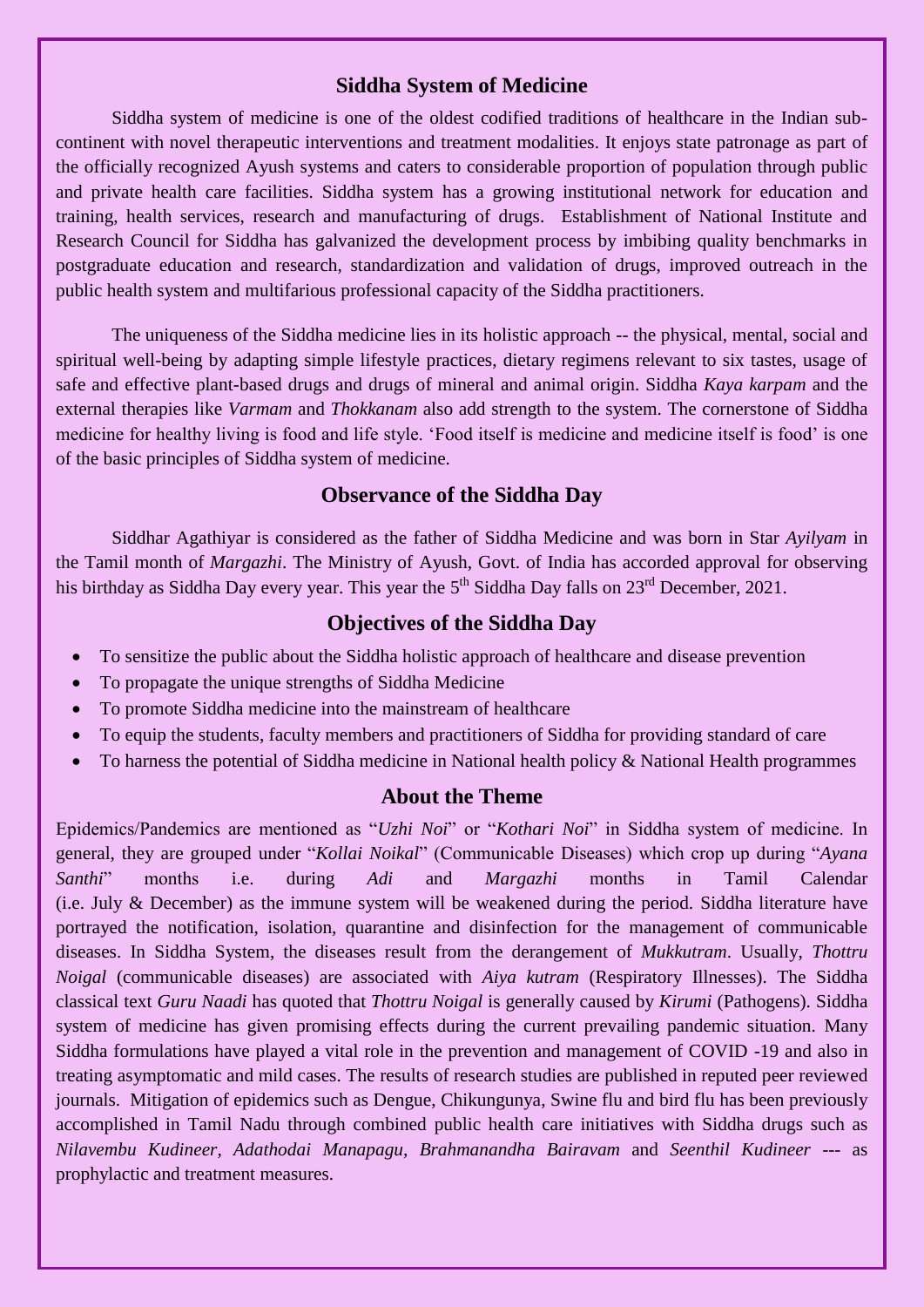#### **About the Venue: Chennai Trade Centre, Nandambakkam**

Chennai Trade Centre is situated at Nandambakkam at a distance of 5.5 km from Chennai International Airport and connected by road facilitating easy access from the Chennai city and major International business hubs. It is promoted jointly by India Trade Promotion Organisation (Government of India) and Tamil Nadu Industrial Development Corporation (Government of Tamil Nadu). Chennai Trade Centre has established itself as the most sought out destination for all trade related activities in South India and spread over 25.48 acres of prime land. The centre has three large Exhibition Halls and a Convention Centre. The three exhibition halls extend over 10560 Square meters of air conditioned space, without any intermittent pillars of columns. The exhibition halls and Convention Centre are interconnected.

Chennai Convention Centre's facilities are of International standards and include a range of halls from 250 Sq.ft to 20,000 Sq.ft accommodating from 25 to 2000 delegates. The Convention Centre has two halls – A and B- with a total seating capacity of 2000 delegates.

#### **Registration Fee:**

- $\triangleright$  UG Students, PG Students have to register through their College.
- Practitioners & Others **(Only 50 participants – on first come first serve basis)** Rs.100/-.
- $\triangleright$  Practitioners & Others for registration please send your request to the email id - siddhaday2021@gmail.com
- Last date for Registration : 17.12.2021
	- ❖ Plenary lectures and cultural programmes will be held

#### **About the Organizers**

#### **Central Council for Research in Siddha (CCRS)**

The Central Council for Research in Siddha (CCRS) was established w.e.f September 2010 through the bifurcation from the erstwhile Central Council for Research in Ayurveda and Siddha (CCRAS). CCRS is an autonomous body under Ministry of Ayush for setting standards and research guidelines in the field of Siddha. It has eight peripheral institutes/units – three are located in Tamil Nadu, one each in Puducherry, Kerala, Karnataka, Andhra Pradesh and New Delhi. CCRS through its peripheral Institutes / Units undertakes clinical research, drug research, medicinal plants research, literary research and fundamental research. CCRS is also rendering clinical service through a Siddha wing at Ayush Wellness Clinic, Rashtrapati Bhavan, New Delhi. Extended Siddha OPDs at All India Institute of Ayurveda, Saritha Vihar, New Delhi and Pondicherry University provides Siddha treatment for the benefit of general public.

#### **National Institute of Siddha (NIS)**

NIS, Chennai is an autonomous organization under the Ministry of Ayush, Government of India. The institution was dedicated to the Nation on 3<sup>rd</sup> September 2005 by Dr. Manmohan Singh, the then Hon'ble Prime Minister of India. NIS is striving to be a Centre of Excellence in Siddha system of Medicine. The Institute offers postgraduate courses in 8 disciplines and doctoral research programmes in Siddha, provides medical care and undertakes research to promote and propagate the Siddha system of medicine. Ayothidoss Pandithar hospital attached with NIS is a 200-bedded NABH accredited hospital. Apart from the regular OPD at NIS, a special tribal OPD is being conducted at Kothimangalam, Chengalpattu district and Swasthya Rakshan OPD and Swasthya parikshan camps are being conducted at 5 places in Chengalpattu and Kanchipuram districts.

#### **Directorate of Indian Medicine & Homoeopathy (DIM & H)**

The Directorate of Indian Medicine and Homoeopathy was established by the Government of Tamil Nadu in the year 1970. The Department of Indian Medicine and Homoeopathy was established to look after